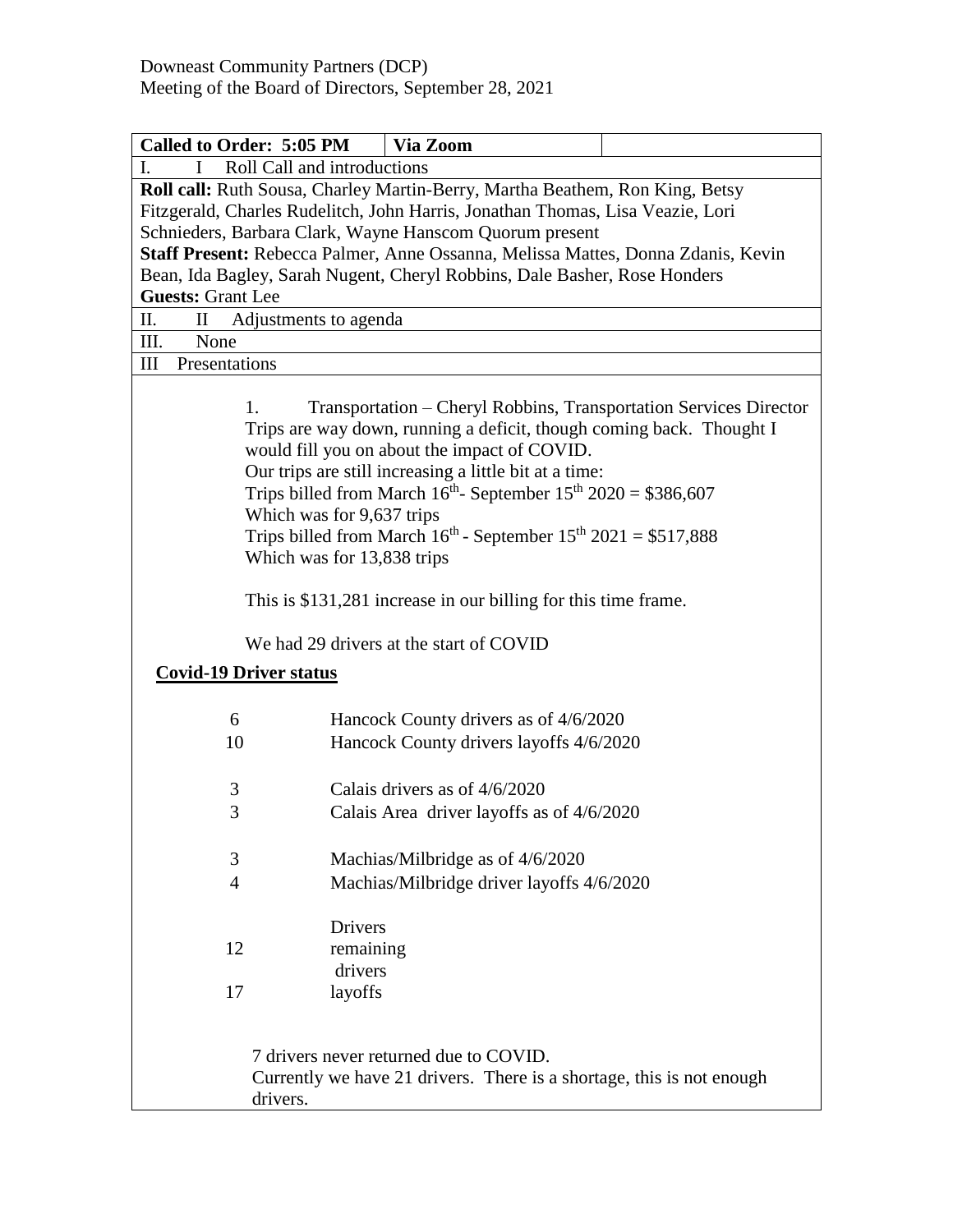## Downeast Community Partners (DCP) Meeting of the Board of Directors, September 28, 2021

| We had eight office staff - we reassigned one employee and the other<br>applied to be Nick's assistant in IT.                                                        |
|----------------------------------------------------------------------------------------------------------------------------------------------------------------------|
| We will not be replacing the two positions above until our funding allows<br>for this.                                                                               |
| So currently we only have 6 office staff, one in Machias and five in<br>Ellsworth                                                                                    |
| You have all seen the vehicle replacement list.                                                                                                                      |
| Question: Would replacement list have been as extensive if not for<br>COVID?                                                                                         |
| Response: No, previously only ordered two vehicles a year. Have seven on<br>order, and an 8 <sup>th</sup> one I am waiting for since 2019 due to COVID.              |
| Shortage on chassis and computer chips. Have several on order that are not<br>able to be built.                                                                      |
| Question: What is the relationship between not enough drivers and our<br>capacity to deliver service?                                                                |
| Response: Not easy, am working part timers like they are full time.                                                                                                  |
| Question: What happens when we turn back a trip?                                                                                                                     |
| Response: It is up to Logisticare to deliver the trip. We are hearing that<br>they are not covering them. And we lose money for every trip we turn<br>back.          |
| At the end of the day, we are turning away revenue.                                                                                                                  |
| Riders have to wait longer coming home.                                                                                                                              |
| Question: What is starting salary for drivers and requirements?                                                                                                      |
| Response: \$13 an hour, background checks, state, national criminal, sex<br>offender, child protective, DMV, a whole host of trainings that have to be<br>completed. |
| Question: Have you modeled the budget impacts of raising starting salaries<br>to be competitive with fast food?                                                      |
|                                                                                                                                                                      |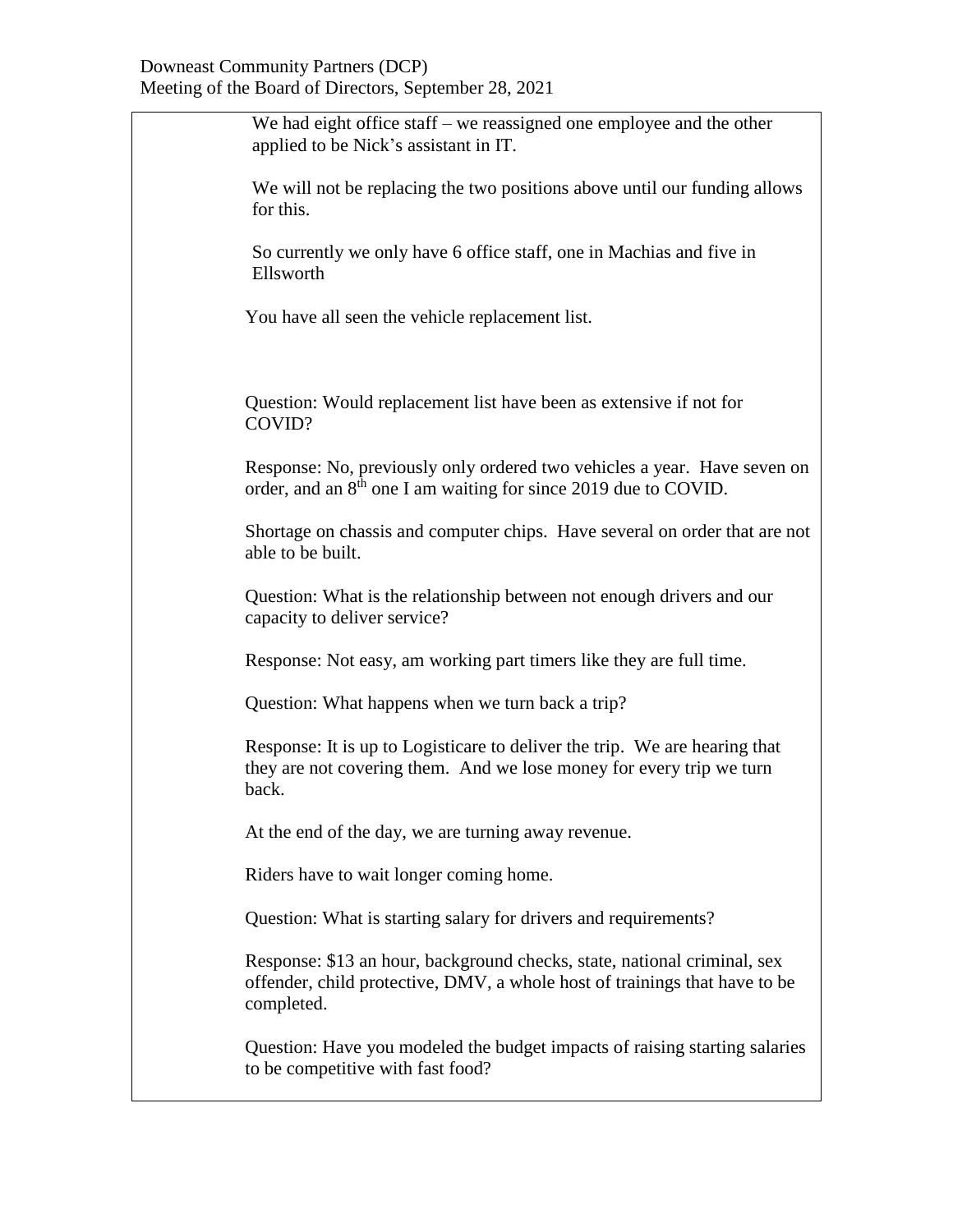| Working on that now.                                                                                                                                                                                                                                              |  |  |
|-------------------------------------------------------------------------------------------------------------------------------------------------------------------------------------------------------------------------------------------------------------------|--|--|
|                                                                                                                                                                                                                                                                   |  |  |
| A few years ago we were the highest CDL pay, now we are the lowest.                                                                                                                                                                                               |  |  |
| Items for Board Action<br>IV                                                                                                                                                                                                                                      |  |  |
| Resolved, to approve the Board Meeting Minutes from 8/31/2021.<br>1.<br><b>Discussion: None</b><br><b>Action:</b> John Harris made the motion to approve the minutes as written<br>Ruth Sousa seconded.<br><b>Motion passed.</b>                                  |  |  |
| 2.<br>Update on Board member terms<br>Discussion: A number of terms are expiring or have expired. Ruth Sousa,<br>Martha Beathem, Charley Martin Berry and Ron King have agreed to be<br>re elected.                                                               |  |  |
| Charles Rudelitch agreed to be reappointed.                                                                                                                                                                                                                       |  |  |
| Charlie Harrington cannot do ZOOM, would prefer not to be reappointed.                                                                                                                                                                                            |  |  |
| Walter would like to be reappointed.                                                                                                                                                                                                                              |  |  |
| Nominating committee normally convenes to select board members. We<br>currently don't have a nominating committee that is a standing committee,<br>convened as necessary. Would anyone like to volunteer to serve on the<br>committee to fill the two open seats. |  |  |
| Charles Rudelitch, Betsy Fitzgerald, Wayne Hanscom will work with<br>Rebecca.                                                                                                                                                                                     |  |  |
| Will meet to chat to determine who we want.                                                                                                                                                                                                                       |  |  |
| Question: What is the procedure? Do we look at specific skills?                                                                                                                                                                                                   |  |  |
| Response: Yes, we make sure we meet the Head Start requirements<br>(lawyer, early childhood educator, fiscal experience) and county balance.                                                                                                                      |  |  |
| <b>Action:</b> Committee will meet.                                                                                                                                                                                                                               |  |  |
| <b>Executive Director's Report</b><br>V                                                                                                                                                                                                                           |  |  |
| To be determined: annual board meeting: Betsy and I looked at this, agreed it will be                                                                                                                                                                             |  |  |
| virtual, kicking the can around for the best way to do this. Need to choose time of day,<br>date. Today we talked about the best way to do this, talked about involving the staff a                                                                               |  |  |

little bit more, doing video vignettes, make it more fun. Wanting to portray our staff and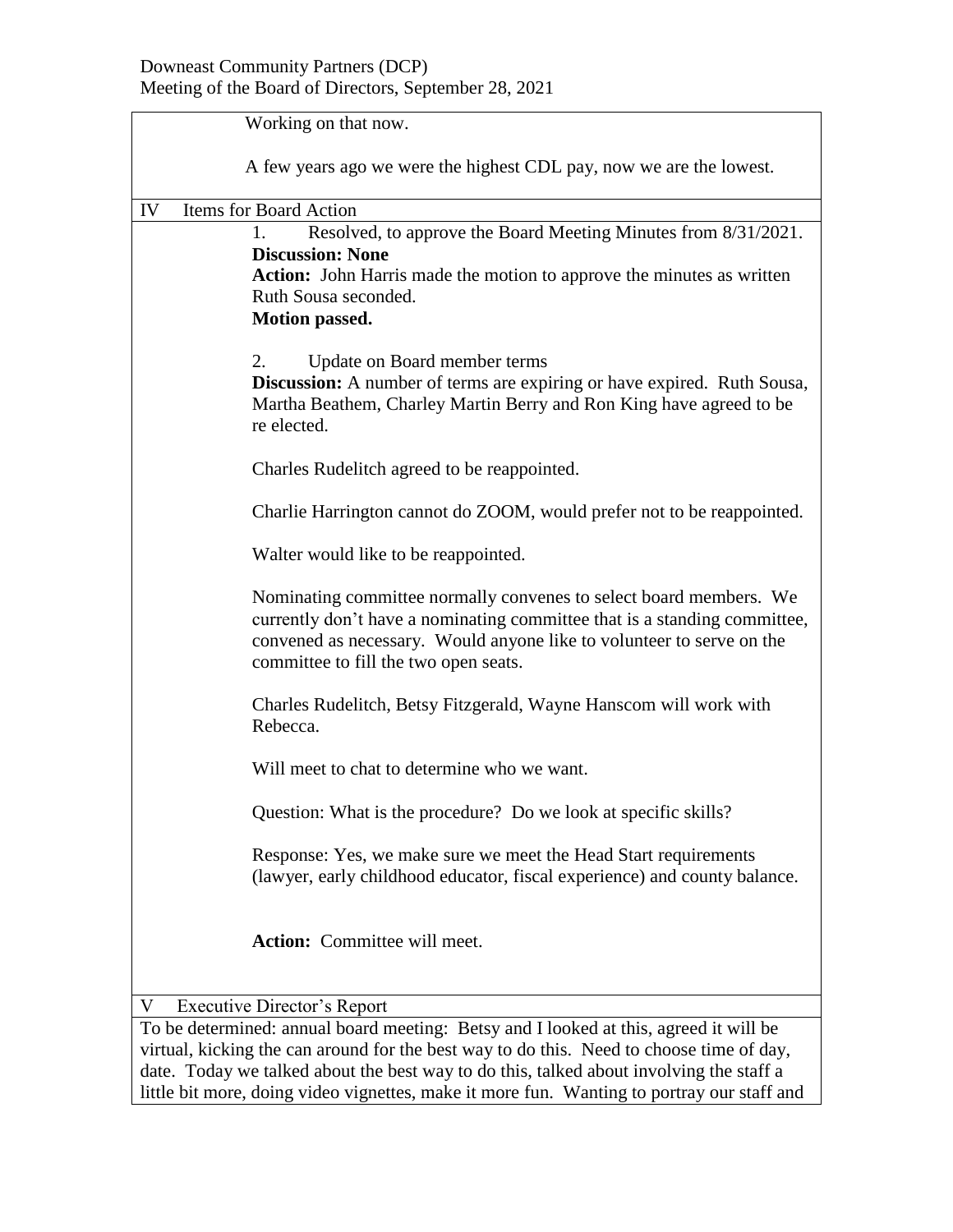leaders to each other. Board perspective – what time of day works best for Board? Ruth reminded us that we often don't have a November meeting, but this year November 30 is after Thanksgiving. Could we start with the business meeting at 4, have annual meeting begin at 5. Date and time set as normal meeting date in November.

You have the report in your packet, not going to repeat it. Happy Anniversary,  $DCP - 4$ years on Friday! Highlights: still working on latency around merge, creating policies for one organization. Working on this with senior leadership, working through some experiences. Last week met off site, started with strategic plan. Gave us a focal point for our work together, because it is already established, with metrics, etc. Cannot be done without our full commitment together as a senior leadership team. We are one team, to accomplish all the goals in the plan. Cannot do it if we only function in our own silos. Steve Martin facilitated the process.

Came up with strategies for meetings and working together as a group. Came away having made progress and commitment to continuing that work.

Must move forward, building on strengths and leave the past behind. Need to build trust, have code words to remind us about our ground rules. Hard work, but all committed to doing it.

Involved in MECAP, last week had a meeting of the smaller CAPS to see if there are ways to collaborate. We do some of that, but how might we do more of things like that, increasing our wealth of knowledge?

MECAP annual meeting is Friday, should have the Community Needs Assessment.

They have taken me in under their wing, building a good rapport.

Traveled to Machias, met with Charley Martin-Berry, Betsy, and the staff at VIP Drive. Reinforced how important it is to get to various sites.

Still learning all of the partners and resources available to all of us.

Strategic Plan – updating progress reports, reprioritizing.

COVID 19 updates – not everyone in MECAP is doing the same things regarding vaccine mandate. Head Start has a delay until January 1.

Trying to sort out if we are a federal contractor or a subcontractor. Either way, there is a vaccine mandate; we are working on this, but expect that we may lose some employees.

Kevin and Donna have reached out to some contacts, come back with different information. Doubtful that there will be a standardized approach to this across MECAP.

As Cheryl alluded to, we are experiencing staffing issues (hiring, keeping staff). Reached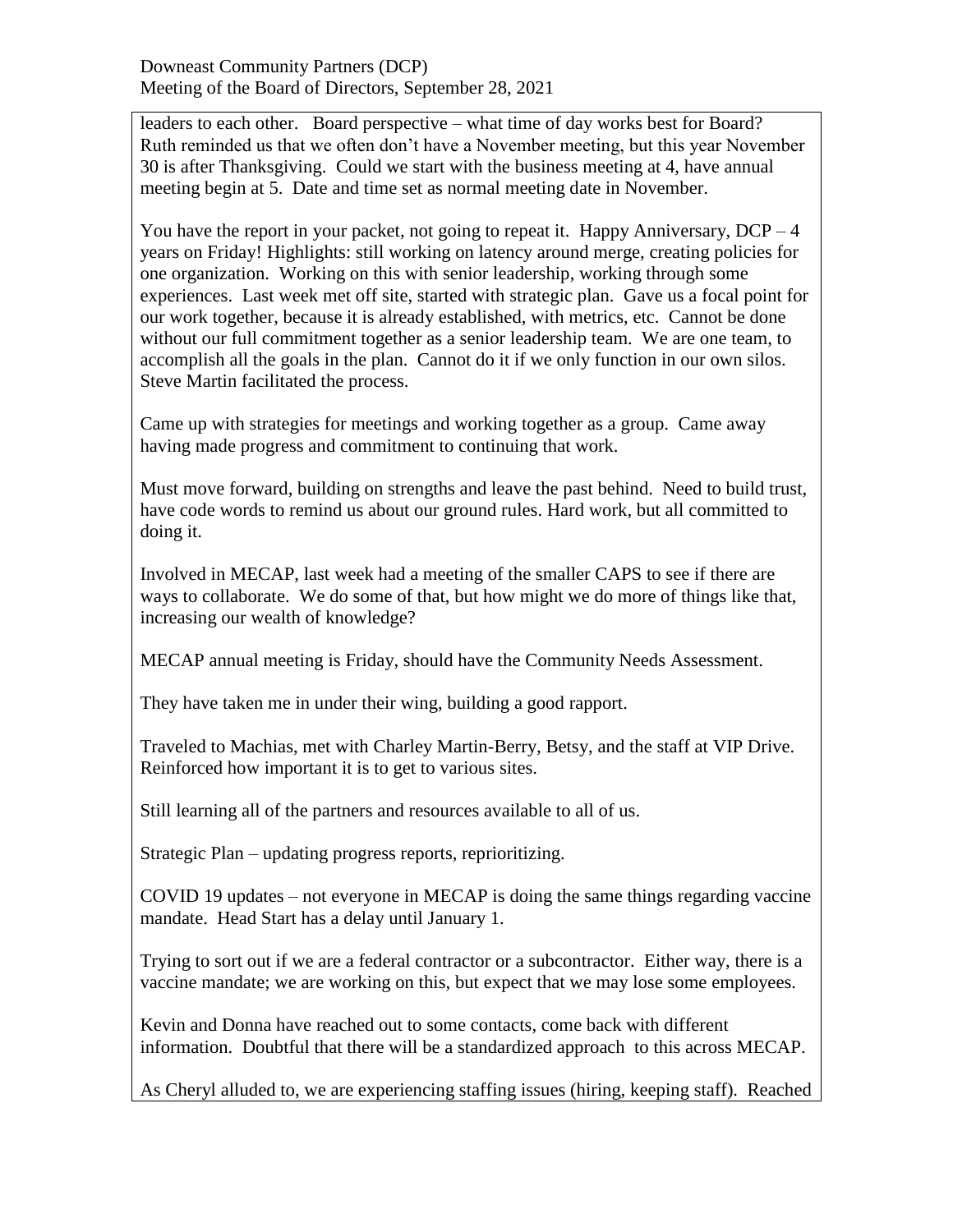out to Laurie Bouchard to see how we compare to the market. Looking for low hanging fruit. The issue is complex due to the compression that happens when lowest salaries are raised. Donna will be presenting preliminary findings shortly.

Anne has been working on her license renewal. Submitted application yesterday, State showed up at 2:00 today. They will visit next week, just checking in to make sure FC was open. Fire department did the site review last week.

Melissa is working on her child care stabilization application.

Ida submitted the Assurance 16 application last week. HEAP eligibility, WF Coaches work with this program, it can reduce the client's electric bill.

Dale: been in contact with the Ellsworth American. Last year they came to us for energy saving tips. This year, they asked us to talk to them about the impact of climate change, especially water in the basements, losing heating. Rebecca Alley spent a lot of time talking to Dale about different options and tools. Also ways in which organizations can work to change energy consumption.

Rose held the At Home Tennis tournament last weekend, raised money! Rebecca included an email she got the next day. It was a stressful day, but we had great volunteers, worked together, worked out challenges.

Sarah – getting ready to get really busy in SEED. Did receive 10,000 dollars this week, reflecting some of the hard work we did last fall and winter.

VI Reports in Board Packet

A. Discussion or questions on Division Director's written reports

## B. Verbal Presentations:

1. Development Committee Report – Barbara Clark/Sarah Nugent You have the report, but highlights – very good SEED month. Friendship Cottage brought in over \$10,000, MCH and Financial Coaching both received substantial gifts. We did not meet this month, so that is all there is to share.

2. Human Resources Report - Donna Zdanis

As Rebecca noted, we have been working with the consultants regarding our pay raises and compensation.

We have had a lot of vacancies that we are not able to fill. Starting salaries are well below market, making them impossible to fill.

Working with Laurie Bouchard to shift our pay ranges, spreading them out more. Shifting minimum wage to \$14. Ran the math with the new numbers, and pay scales. This will cost about \$100,000. Also realized mid and upper level are too low.

Have to figure out how to pay for it, how do we sustain it over time?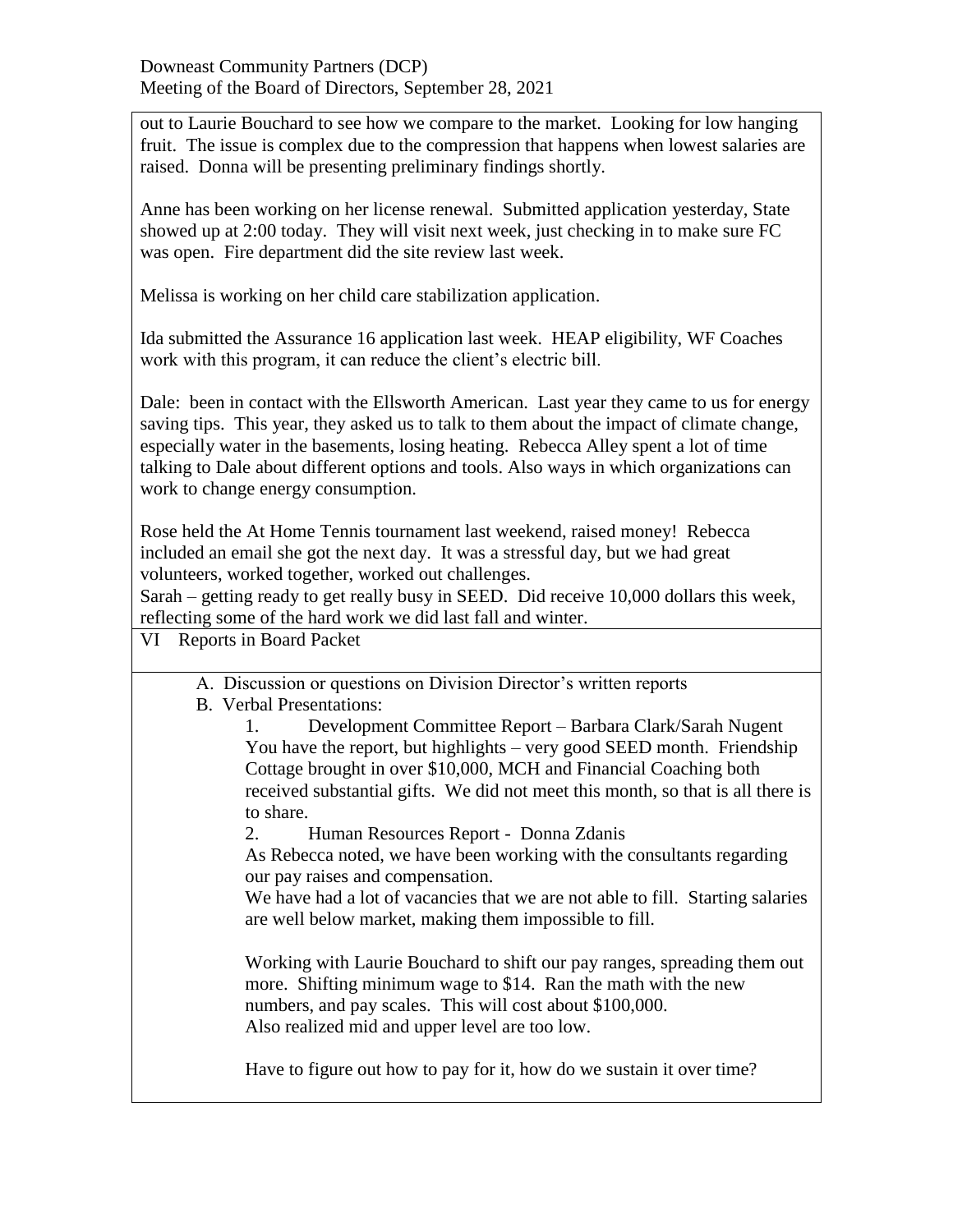This will take years to equalize.

More to come on this, but wanted to bring it to you to view it.

Comment: excellent work, has to be done. Not sure that \$14 will be enough to fill the positions. Don't know where we will get the funds to raise them even higher.

3. Finance Director's Report – Kevin Bean Another good month. Highlights: Cash is good, only dropped 11000. Surplus GREW – influx of SEED, investments doing well. Continued to have good showings on a variety of other small contracts. Agency revenues are 17% over budget, primarily because of rental assistance. That is also putting us over budget for expenses. SEED is now at 122,000 as of the end of August. With COVID, we expected about 80-100. This was a big surprise. And received another 10,000 yesterday not included in the total.

Question: Didn't we have a committee who put our investment portfolio out to bid? Did we decide what to do?

Yes, we did go out to bid, and are in the process of transferring everything to First National Wealth Management.

MECAP Finance Directors retreat – was a virtual event again this year. More sharing and discussion. Tossing ideas around about what each other does, what board reports look like, etc. Some CAPS have a younger generation, looking for insight in how to compile and present some of these things. This was the annual retreat, usually three days off site. Rest of the year, meet monthly for shorter time.

4. Director of Early Childhood Programs Report – Melissa Mattes Report in package. A few additions. Once a year we complete program information report, all HS required information. Numbers very low, it was an off year.

Also 4<sup>th</sup> quarter child outcomes, observing children's development, last quarter of the year. Literacy, language and communication bubbled to the top. Expected social and emotional to be all over the board, but it really wasn't.

Comment: FFD staff did a presentation to the state last week on what remote FFD looks like, and the results that have been gotten during a pandemic. It was an amazing presentation that was very exciting to the state agency partners and FFD director.